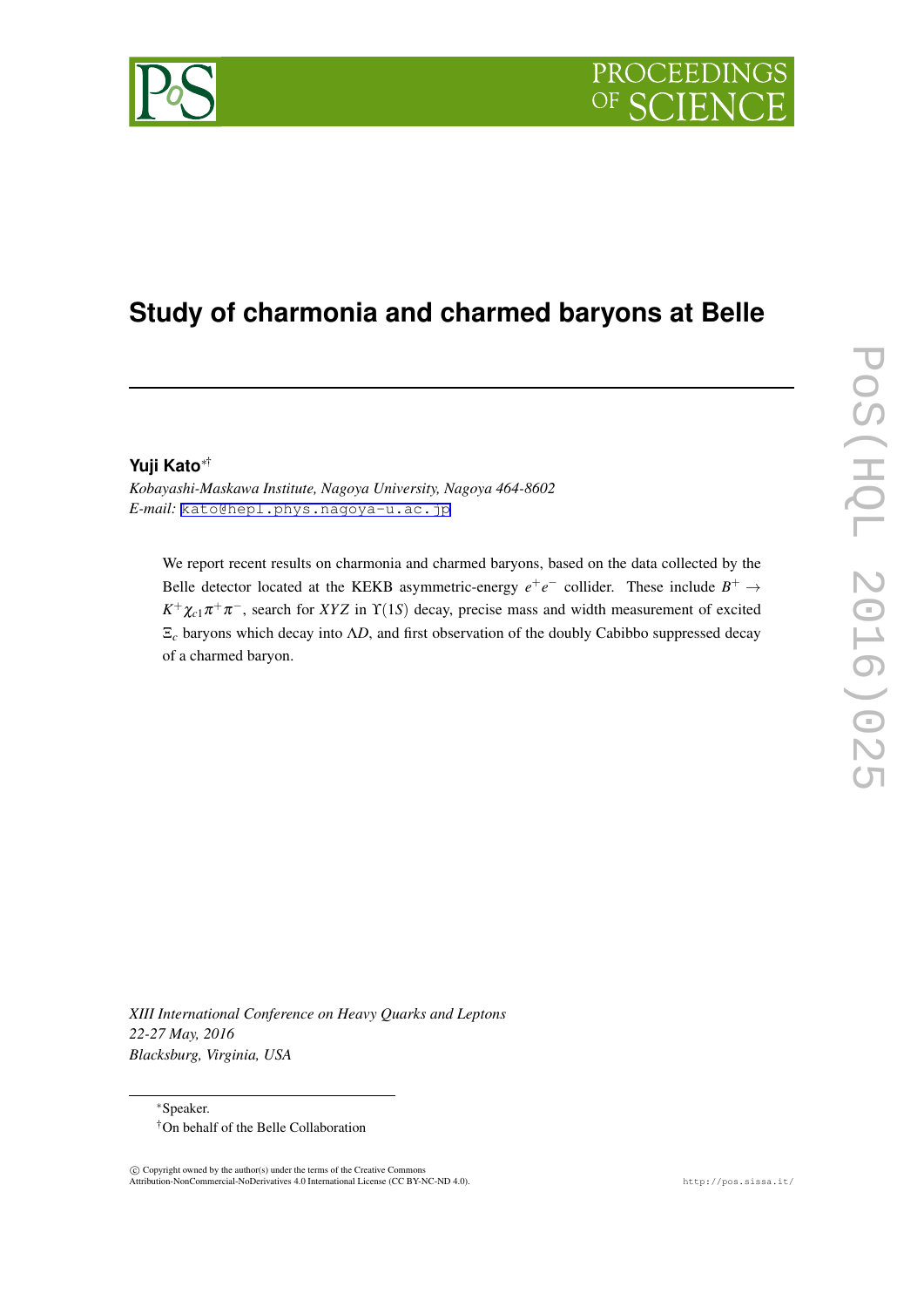#### 1. Introduction

The observation of *X*(3872), which does not fit to the conventional charmonium state, by Belle collaboration and successive observation of charmonium-like states so-called *XY Z* opened a new era on the hadron spectroscopy. The nature of these states are still not understood and it is very important to study them in many decays and productions.

The charmed baryon is a unique system, which may be interpreted as a heavy charm quark interacting with light di-quark due to the suppression of color spin interaction for the charm quark. The study of charmed baryons leads to the understanding of di-quark degree of freedom.

In this proceedings, recent results on *XY Z* states and charmed baryons by Belle collaboration are presented. The data are recorded with the Belle detector located at the KEKB asymmetricenergy *e* +*e −* collider.

## 2. Search for  $\chi_{c1}(2P)$  and  $X(3872)$  in  $B^+ \to K^+ \chi_{c1} \pi^+ \pi^-$  decay

One plausible explanation for the nature of  $X(3872)$  is the admixture of molecular  $D\bar{D}^*$  state and  $\chi_{c1}(2P)$ . This is based on non-observation of the  $\chi_{c1}(2P)$  and large prompt cross section in the LHC and Tevatron experiments. Therefore, it is important to check the existence of physical  $\chi_{c1}(2P)$  state. A possible decay mode of the  $\chi_{c1}(2P)$  is  $\chi_{c1}\pi^+\pi^-$ . Belle collaboration searched for  $\chi_{c1}(2P)$  and  $X(3872)$  in  $B^+ \to K^+ \chi_{c1} \pi^+ \pi^-$  together with first observation of exclusive *B* decays including  $\chi_{c1}$  $\chi_{c1}$  $\chi_{c1}$  and  $\chi_{c2}$  decays [1]. The analysis is performed with data sample of  $772 \times 10^6$  *BB* events.

Figure [1](#page-2-0) shows the ∆*E* distributions for various *B* meson decays including <sup>χ</sup>*c*<sup>1</sup> and <sup>χ</sup>*c*<sup>2</sup> with two pions. The statistical significances are 19.2 $\sigma$  (8.4 $\sigma$ ), 7.1 $\sigma$  (1.8 $\sigma$ ) and 6.5 $\sigma$  for the  $B^+ \to \infty$  $\chi_{c1}\pi^+\pi^-K^+$  ( $B^+\to \chi_{c2}\pi^+\pi^-K^+,$   $B^0\to \chi_{c1}\pi^+\pi^-K^0_S$  ( $B^0\to \chi_{c2}\pi^+\pi^-K^0_S$ ) and  $B^0\to \chi_{c1}\pi^-\pi^0K^+$  $(B^0 \to \chi_{c2}\pi^-\pi^0 K^+)$  $(B^0 \to \chi_{c2}\pi^-\pi^0 K^+)$  $(B^0 \to \chi_{c2}\pi^-\pi^0 K^+)$  decay modes, respectively. Figure 2 shows the  $M(\chi_{c1}\pi^+\pi^-)$  distribution for  $B^+ \to \chi_{c1} \pi^+ \pi^- K^+$  candidates. No significant signal of *X*(3872) and  $\chi_{c1}(2P)$  are observed. The upper limits for the product of branching fractions:  $\mathscr{B}(B^+ \to X(3872)K^+) \times \mathscr{B}(X(3872) \to Y(3872)K^+)$  $\chi_{c1}\pi^+\pi^-) < 1.5\times 10^{-6}$  and  $\mathscr{B}(B^+\to \chi_{c1}(2P)K^+) \times \mathscr{B}(\chi_{c1}(2P)\to \chi_{c1}(1P)\pi^+\pi^-) < 1.1\times 10^{-5}$ are obtained (90% C.L.).

#### 3. Search for *XYZ* states in  $\Upsilon(1S)$  inclusive decays

Most of the *XYZ* states have been observed from the decay of *B* mesons and initial state radiation. To study them in other production modes provides complementary information. Belle collaboration performed the search for *XY Z* states from the decay of bottomonium state, ϒ(1*S*) [\[2\]](#page-6-0). The dominant decay of  $\Upsilon(1S)$  is throught three gluons, which is totally different from *B* meson decay and initial state radiations. The data size of ϒ(1*S*) energy region is 5.74 fb*−*<sup>1</sup> , corresponding to  $101 \times 10^6$   $\Upsilon(15)$  decays. The *XYZ* are searched for in fourteen decay modes: *X*(3872) and *Y*(4260) to  $\pi^{+}\pi^{-}J/\psi$ ; *Y*(4260), *Y*(4360) and *Y*(4660) to  $\pi^{+}\pi^{-}\psi$ (2*S*); *Y*(4260) to *K*<sup>+</sup>*K*<sup>-</sup>*J*/ $\psi$ ;  $Y(4140)$  and  $X(4350)$  to  $\phi J/\psi$ ;  $Z_c(3900)^{\pm}$ ,  $Z_c(4200)^{\pm}$  and  $Z_c(4430)^{\pm}$  to  $\pi^{\pm} J/\psi$ ;  $Z_c(4050)^{\pm}$  and  $Z_c(4430)^\pm$  to  $\pi^\pm \psi(2S)$ ; and a predicted  $Z_{cs}^\pm$  state with mass to  $K^\pm J/\psi$ . We found no evidence for these decay modes and set upper limits as shown in Table [1](#page-3-0).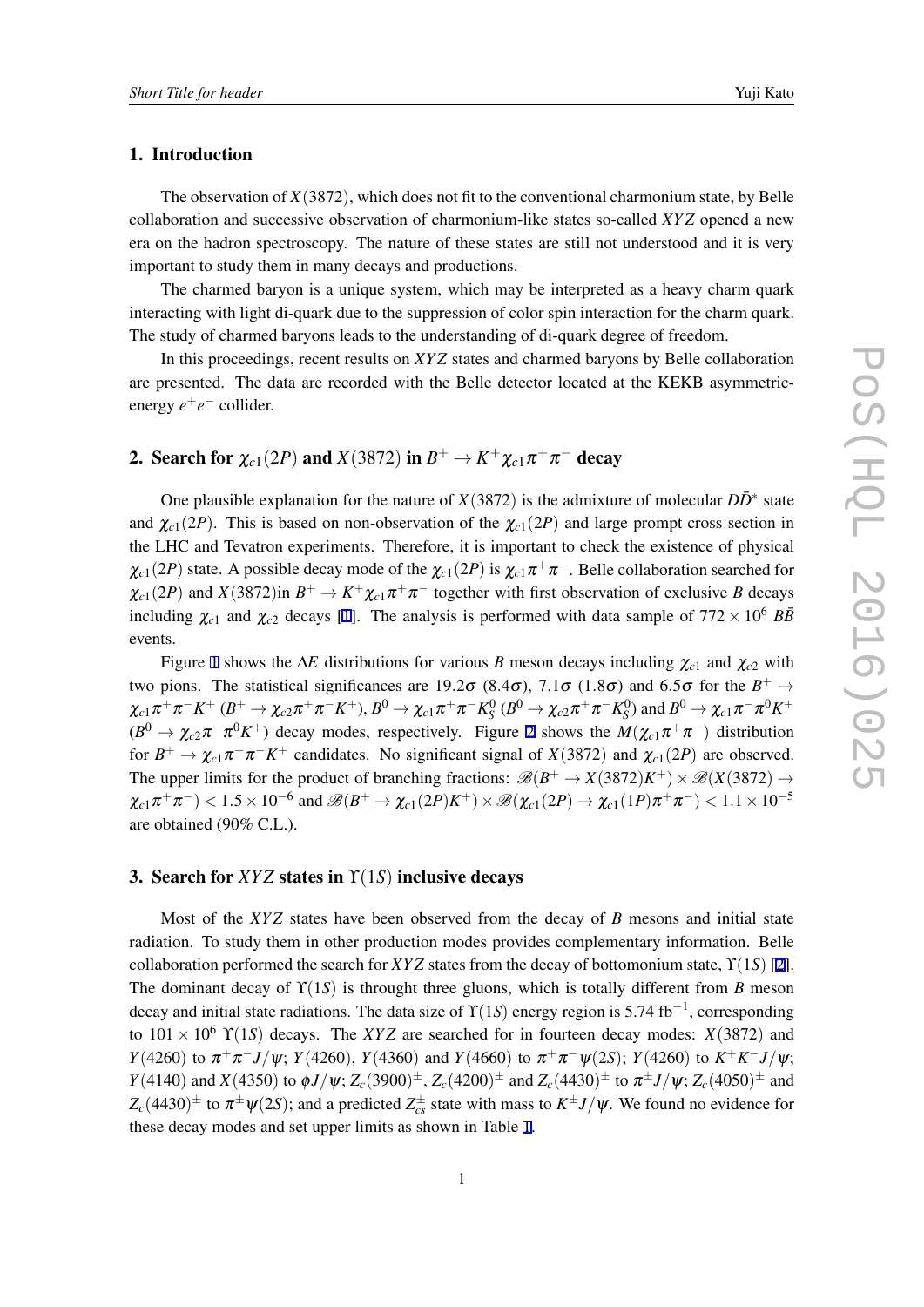<span id="page-2-0"></span>

**Figure 1:**  $\Delta E$  distributions for the (a)  $B^+ \to \chi_{c1} \pi^+ \pi^- K^+$ , (b)  $B^+ \to \chi_{c2} \pi^+ \pi^- K^+$ , (c)  $B^0 \to \chi_{c1} \pi^+ \pi^- K^0_S$ , (d)  $B^0 \to \chi_{c2}\pi^+\pi^-K^0_S$ , (e)  $B^0 \to \chi_{c1}\pi^0\pi^-K^+$  and (f)  $B^0 \to \chi_{c2}\pi^0\pi^-K^+$  decay modes. The curves show the signal (red dashed), peaking background (magenta dash-dotted) and the background component (green dotted for combinatorial) as well as the overall fit (blue solid).



Figure 2: The  $\chi_{c1}\pi^+\pi^-$  invariant mass spectrum for  $B^+\to \chi_{c1}\pi^+\pi^-K^+$  candidates. Two vertical red lines show the  $\pm 3\sigma$  window to search for  $X(3872) \to \chi_{c1}\pi^+\pi^-$ . The curves show the  $\chi_{c1}(2P)$  signal (red dashed) and the background (green dotted) and the overall fit (blue solid).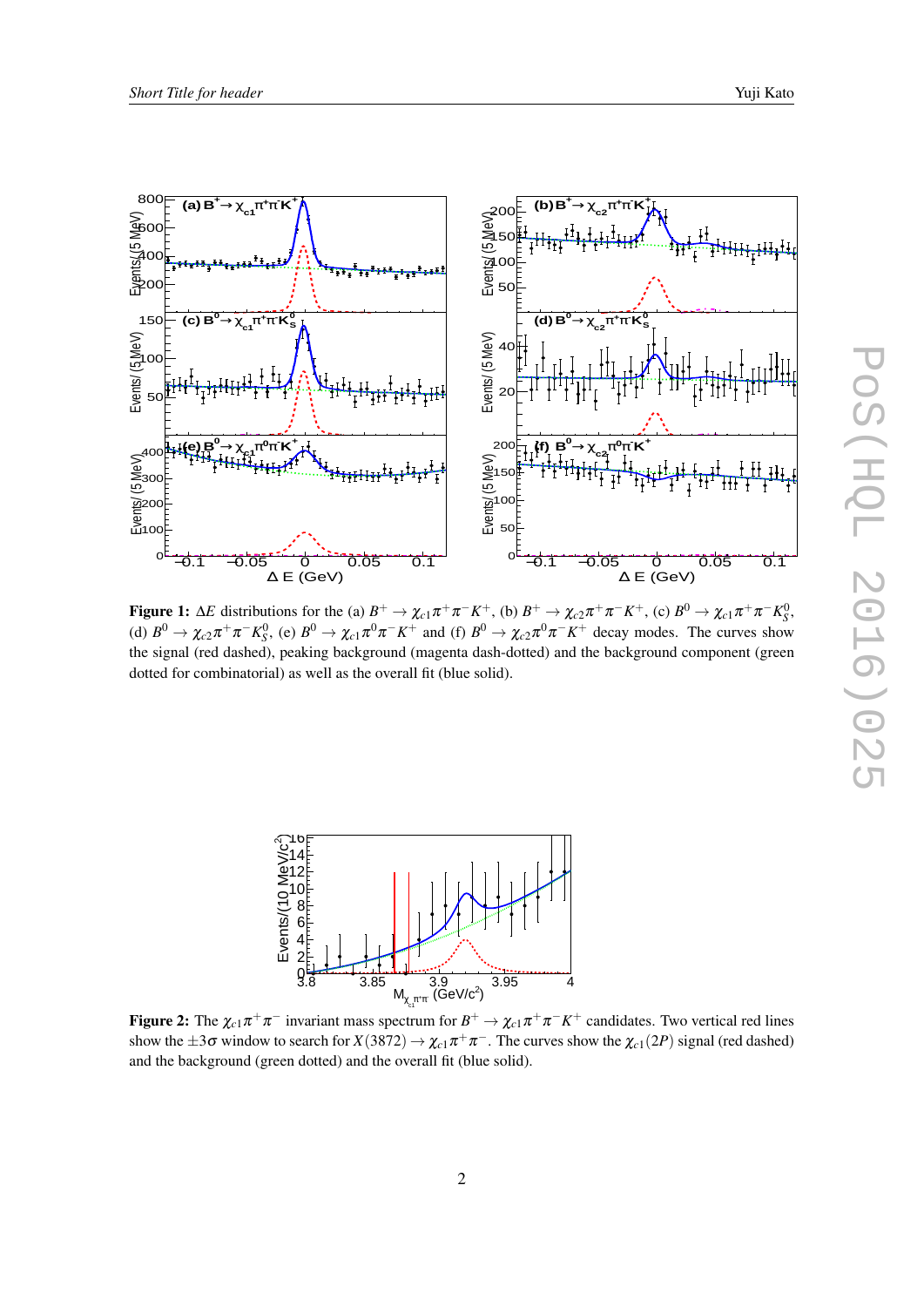<span id="page-3-0"></span>**Table 1:** Summary of the upper limits on the  $\Upsilon(1S)$  inclusive decays into the exotic charmoniumlike states *XYZ*, where  $N_{\text{fit}}$  is the number of fitted signal events,  $N_{\text{up}}$  is the upper limit on the number of signal events taking into account systematic errors,  $\varepsilon$  is the reconstruction efficiency,  $\sigma_{syst}$  is the total systematic uncertainty,  $\Sigma$  is the signal significance with systematic errors included, and  $\mathcal{B}_R^{\text{prod}} = \mathcal{B}(\Upsilon(1S) \to XYZ +$ anything) $\mathscr{B}(XYZ \to J/\psi(\psi(2S))$  + hadrons) is the measured product branching fraction at the 90% C.I.

| <b>State</b>                                    | $N_{\rm fit}$      | $N_{\rm up}$ | $\varepsilon(\%)$ | $\sigma_{\text{syst}}(\%)$ | $\Sigma(\sigma)$         | $\overline{\mathscr{B}^{\mathrm{prod}}_{R}}$ |
|-------------------------------------------------|--------------------|--------------|-------------------|----------------------------|--------------------------|----------------------------------------------|
| $X(3872) \rightarrow \pi^+\pi^-J/\psi$          | $4.8 \pm 15.4$     | 31.4         | 3.26              | 18.7                       | 0.3                      | $< 9.5 \times 10^{-6}$                       |
| $Y(4260) \rightarrow \pi^+\pi^-J/\psi$          | $-31.1 \pm 88.9$   | 134.6        | 3.50              | 35.6                       |                          | $<$ 3.8 $\times$ 10 <sup>-5</sup>            |
| $Y(4260) \rightarrow \pi^+\pi^-\psi(2S)$        | $6.7 \pm 29.4$     | 56.9         | 0.71              | 35.0                       | 0.2                      | $< 7.9 \times 10^{-5}$                       |
| $Y(4360) \rightarrow \pi^+\pi^-\psi(2S)$        | $-25.4 \pm 30.1$   | 45.6         | 0.86              | 50.0                       |                          | $< 5.2 \times 10^{-5}$                       |
| $Y(4660) \rightarrow \pi^+\pi^-\psi(2S)$        | $-55.0 \pm 26.2$   | 23.1         | 1.06              | 40.7                       |                          | $< 2.2 \times 10^{-5}$                       |
| $Y(4260) \rightarrow K^+K^-J/\psi$              | $-13.7 \pm 10.9$   | 14.5         | 1.91              | 45.8                       |                          | $< 7.5 \times 10^{-6}$                       |
| $Y(4140) \rightarrow \phi J/\psi$               | $-0.1 \pm 1.2$     | 3.6          | 0.69              | 11.0                       |                          | $< 5.2 \times 10^{-6}$                       |
| $X(4350) \rightarrow \phi J/\psi$               | $2.3 \pm 2.5$      | 7.6          | 0.92              | 10.4                       | 1.2                      | $< 8.1 \times 10^{-6}$                       |
| $Z_c(3900)^{\pm} \rightarrow \pi^{\pm} J/\psi$  | $-26.5 \pm 39.1$   | 57.5         | 4.39              | 47.3                       | $\overline{\phantom{0}}$ | $< 1.3 \times 10^{-5}$                       |
| $Z_c(4200)^{\pm} \rightarrow \pi^{\pm} J/\psi$  | $-238.6 \pm 154.2$ | 235.1        | 3.87              | 48.4                       |                          | $< 6.0 \times 10^{-5}$                       |
| $Z_c(4430)^{\pm} \rightarrow \pi^{\pm} J/\psi$  | $94.2 \pm 71.4$    | 195.8        | 3.97              | 34.4                       | 1.2                      | $<$ 4.9 $\times$ 10 <sup>-5</sup>            |
| $Z_c(4050)^{\pm} \to \pi^{\pm} \psi(2S)$        | 37.0±47.7          | 112.7        | 1.27              | 46.2                       | 0.4                      | $< 8.8 \times 10^{-5}$                       |
| $Z_c(4430)^{\pm} \rightarrow \pi^{\pm}\psi(2S)$ | $23.2 \pm 42.4$    | 92.0         | 1.35              | 47.1                       | 0.1                      | $< 6.7 \times 10^{-5}$                       |
| $Z_{cs}^{\pm} \rightarrow K^{\pm} J/\psi$       | $-22.2 \pm 17.4$   | 22.4         | 3.88              | 48.7                       |                          | $< 5.7 \times 10^{-6}$                       |

#### 4. Precise measurements of masses and widths of excited Ξ*<sup>c</sup>* baryons

The mass difference of charged and neutral Ξ*<sup>c</sup>* baryons (isospin splitting) is comes from the mass difference of up and down quarks and difference of electron-magnetic interactions. Therefore measurement of the isospin splitting provides a good information to deduce the wave function of Ξ*<sup>c</sup>* baryons. Belle collaboration performed the measurement of masses and widths of five excited  $\Xi_c$  baryons decaying into  $\Xi_c^+$  or  $\Xi_c^0$ :  $\Xi_c$ ,  $\Xi_c$ (2645),  $\Xi_c$ (2790),  $\Xi_c$ (2815), and  $\Xi_c$ (2980) [\[3\]](#page-6-0). The analysis is performed with data sample of 980 fb<sup>-1</sup> taken with various energies. The  $\Xi_c^+$  and  $\Xi_c^0$ are reconstructed from 7 and 10 decay modes and yields are about  $1 \times 10^5$  and  $5 \times 10^4$ . Table [2](#page-4-0) summarizes the measurement of masses and widths for  $5\ \text{E}_c$  isospin doublets. The precisions for masses are improved from world average by about one order of magnitude. For the widths, first significant measurements have been done for many states. Table [3](#page-4-0) summarizes the measurement of isospin splittings. We find absolute values of isospin splittings are small for  $\Xi_c'$  and  $\Xi_c(2645)$  and large for other three states. These may reflect the difference of internal structure of these charmed baryons.

#### 5. Excited Ξ*<sup>c</sup>* baryons decaying into Λ*D* final states

In the higher excited regions, there are couple of past studies. Belle and BaBar collaboration reported observation of  $\Xi_c(2980)^+$ ,  $\Xi_c(3055)^+$ , and  $\Xi_c(3080)^+$  decaying into  $\Sigma_c^{++}K^-$  final state [[5](#page-6-0), [6\]](#page-6-0) and  $\Xi_c(3080)^+$  in  $\Sigma_c^{*++}$  final state. Belle collaboration newly performed a study of excited Ξ*<sup>c</sup>* baryons decaying into Λ*D* final states.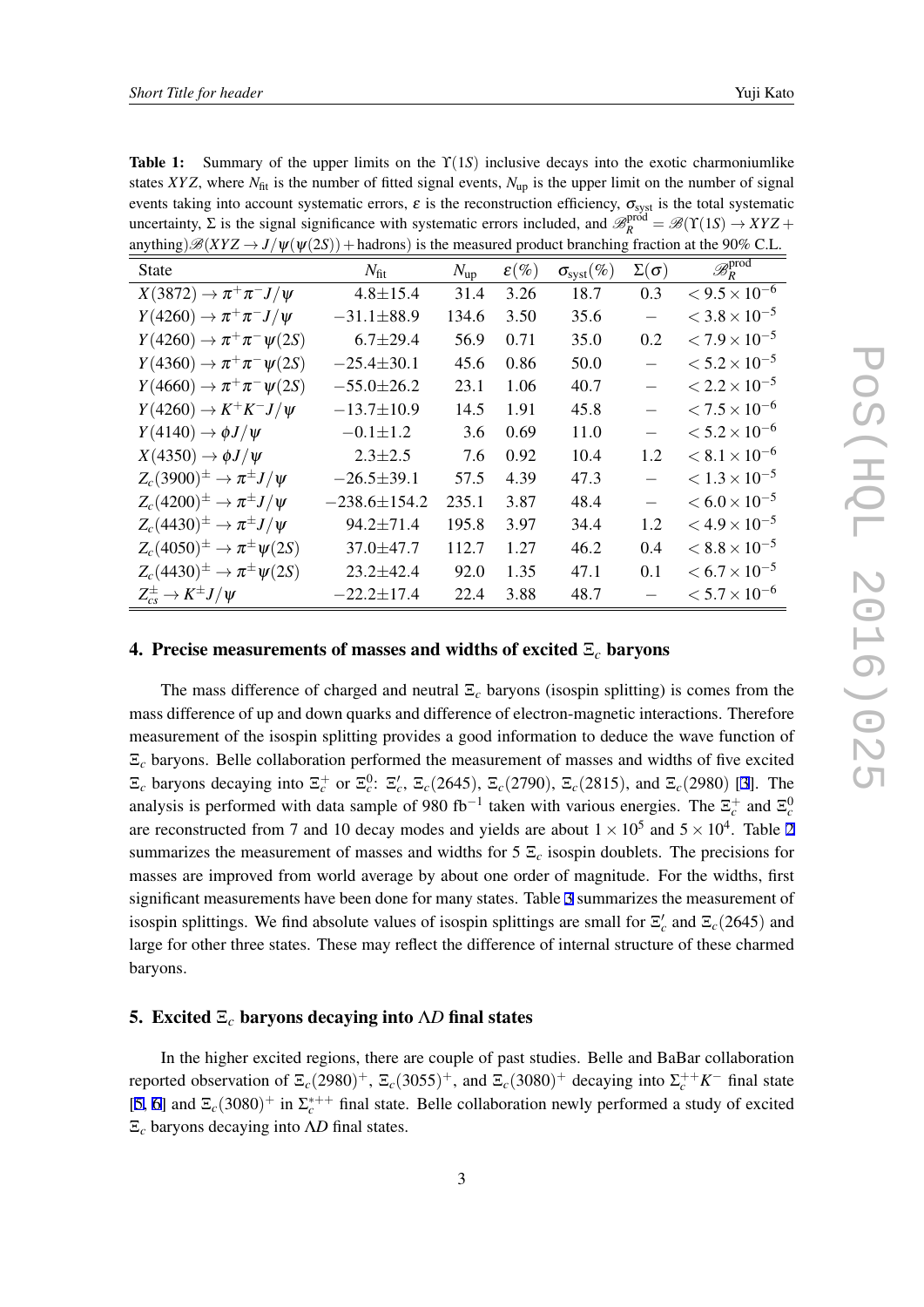| Particle                                                               | Mass                                           | $M-M(\Xi_c)$                                              | $M-M(\Xi'_c)$ | Width                        |              |  |
|------------------------------------------------------------------------|------------------------------------------------|-----------------------------------------------------------|---------------|------------------------------|--------------|--|
| $\Xi_c(2645)^+$                                                        | $2645.58 \pm 0.06 \pm 0.07^{+0.28}_{-0.40}$    | $174.66 \pm 0.06 \pm 0.07$                                |               | $2.06 \pm 0.13 \pm 0.13$     |              |  |
| <b>PDG</b>                                                             | $2645.9 \pm 0.5$                               | $175.0 \pm 0.6$                                           |               | $2.6 \pm 0.2 \pm 0.4$        |              |  |
| $\Xi_c(2645)^0$                                                        | $2646.43 \pm 0.07 \pm 0.07^{+0.28}_{-0.40}$    | $178.46 \pm 0.07 \pm 0.07$                                |               | $2.35 \pm 0.18 \pm 0.13$     |              |  |
| <b>PDG</b>                                                             | $2645.9 \pm 0.5$                               | $178.0 \pm 0.6$                                           |               | < 5.5                        |              |  |
| $\Xi_c(2815)^+$                                                        | $2816.73 \pm 0.08 \pm 0.06_{-0.40}^{+0.28}$    | $348.80 \pm 0.08 \pm 0.06$                                |               | $2.43 \pm 0.20 \pm 0.17$     |              |  |
| <b>PDG</b>                                                             | $2816.6 \pm 0.9$                               | $348.7 \pm 0.9$                                           |               | < 3.5                        |              |  |
| $\Xi_c(2815)^0$                                                        | $2820.20 \pm 0.08 \pm 0.07^{+0.28}_{-0.40}$    | $349.35 \pm 0.08 \pm 0.07$                                |               | $2.54 \pm 0.18 \pm 0.17$     |              |  |
| <b>PDG</b>                                                             | $2819.6 \pm 1.2$                               | $348.8 \pm 1.2$                                           |               | < 6.5                        | $\Omega$     |  |
| $\Xi_c(2980)^+$                                                        | $2966.0 \pm 0.8 \pm 0.2_{-0.4}^{+0.3}$         | $498.1 \pm 0.8 \pm 0.2$                                   |               | $28.1 \pm 2.4^{+1.0}_{-5.0}$ |              |  |
| <b>PDG</b>                                                             | $2970.7 \pm 2.2$                               |                                                           |               | $17.9 \pm 3.5$               | 冨            |  |
| $E_c(2980)^0$                                                          | $2970.8 \pm 0.7 \pm 0.2_{-0.4}^{+0.3}$         | $499.9 \pm 0.7 \pm 0.2$                                   |               | $30.3 \pm 2.3_{-1.8}^{+1.0}$ |              |  |
| <b>PDG</b>                                                             | $2968.0 \pm 2.6 \pm 0.5$                       |                                                           |               | $20 \pm 7$                   |              |  |
| $\overline{\Xi_{c}^{\prime+}}$                                         | $2578.4 \pm 0.1 \pm 0.4_{-0.4}^{+0.3}$         | $110.5 \pm 0.1 \pm 0.4$                                   |               |                              |              |  |
| <b>PDG</b>                                                             | $2575.6 \pm 3.0$                               | $107.8 \pm 3.0$                                           |               |                              |              |  |
| $\Xi_{c}^{\prime 0}$                                                   | $2579.2 \pm 0.1 \pm 0.4_{-0.4}^{+0.3}$         | $108.3 \pm 0.1 \pm 0.4$                                   |               |                              | $\mathbf{C}$ |  |
| <b>PDG</b>                                                             | $2577.9 \pm 2.9$                               | $107.0 \pm 2.9$                                           |               |                              |              |  |
| $\Xi_c(2790)^+$                                                        | $2791.6 \pm 0.2 \pm 0.1 \pm 0.4_{-0.4}^{+0.3}$ | $320.7 \pm 0.2 \pm 0.1 \pm 0.4$ 213.2 $\pm$ 0.2 $\pm$ 0.1 |               | $8.9 \pm 0.6 \pm 0.8$        |              |  |
| <b>PDG</b>                                                             | $2789.8 \pm 3.2$                               | $318.2 \pm 3.2$                                           |               | < 15                         |              |  |
| $\Xi_c(2790)^0$                                                        | $2794.9 \pm 0.3 \pm 0.1 \pm 0.4_{-0.4}^{+0.3}$ | $323.8 \pm 0.2 \pm 0.1 \pm 0.4$ 215.7 $\pm 0.2 \pm 0.1$   |               | $10.0 \pm 0.7 \pm 0.8$       |              |  |
| PDG                                                                    | $2791.9 \pm 3.3$                               | $324.0 \pm 3.3$                                           |               | < 12                         |              |  |
|                                                                        |                                                |                                                           |               |                              |              |  |
| Table 3: The isospin splitting between the members of each isodoublet. |                                                |                                                           |               |                              |              |  |
| $M(\Xi_c^+) - M(\Xi_c^0)$ (MeV/ $c^2$ )<br>Particle                    |                                                |                                                           |               |                              |              |  |
|                                                                        |                                                |                                                           |               |                              |              |  |

<span id="page-4-0"></span>**Table 2:** Result for masses (in MeV $/c<sup>2</sup>$ ) and widths (in MeV) measurements for the five isodoublets under study. For comparison, the 2015 world averages (denoted "PDG") are also quoted. Mass differences are with respect to the daughter states.

Table 3: The isospin splitting between the members of each isodoublet.

| Particle                  | $M(\Xi_c^+) - M(\Xi_c^0)$ (MeV/ $c^2$ ) |
|---------------------------|-----------------------------------------|
| $\mathbb{E}_c(2645)$      | $-0.85 \pm 0.09 \pm 0.08 \pm 0.48$      |
| $\vert \Xi_c(2815) \vert$ | $-3.47 \pm 0.12 \pm 0.05 \pm 0.48$      |
| $\mathbb{E}_c(2980)$      | $-4.8 \pm 0.1 \pm 0.2 \pm 0.5$          |
| $\Xi_{c}^{\prime}$        | $-0.8 \pm 0.1 \pm 0.1 \pm 0.5$          |
| $\mathbb{E}_c(2790)$      | $-3.3 \pm 0.4 \pm 0.1 \pm 0.5$          |

Figure [3](#page-5-0) shows the  $M(\Lambda D)$  distributions. In the  $\Lambda D^+$  final state, we can see a peak corresponding to  $\Xi_c(3055)^+$  and  $\Xi_c(3080)^+$ . In the  $\Lambda D^0$  final state, we can see peaks corresponding to  $\mathbb{E}_c(3055)^0$  in all the  $D^0$  modes. The statistical significance of the peak is 8.6 $\sigma$ . This is the first observation of  $\mathbb{E}_c(3055)^0$ . The mass and width of the  $\mathbb{E}_c(3055)^0$  are measured to be  $(3059.0 \pm 0.5 \pm 0.6)$  MeV/ $c^2$  and  $(6.4 \pm 2.1 \pm 1.1)$  MeV, respectively. A combined analysis of these particles by comparing their decays into  $\Lambda D^+$  with those into  $\Sigma_c^{++} K^-$  and  $\Sigma_c^{*++} K^-$  is also performed. The ratios of branching fractions,  $\mathscr{B}(\Xi_c(3055)^+ \to \Lambda D^+)/\mathscr{B}(\Xi_c(3055)^+ \to \Sigma_c^{++} K^-)$ 5.09 ± 1.01 ± 0.76,  $\mathcal{B}(\Xi_c(3080)^+\to\Lambda D^+)/\mathcal{B}(\Xi_c(3080)^+\to\Sigma_c^{++}K^-)=1.29\pm0.30\pm0.15$ , and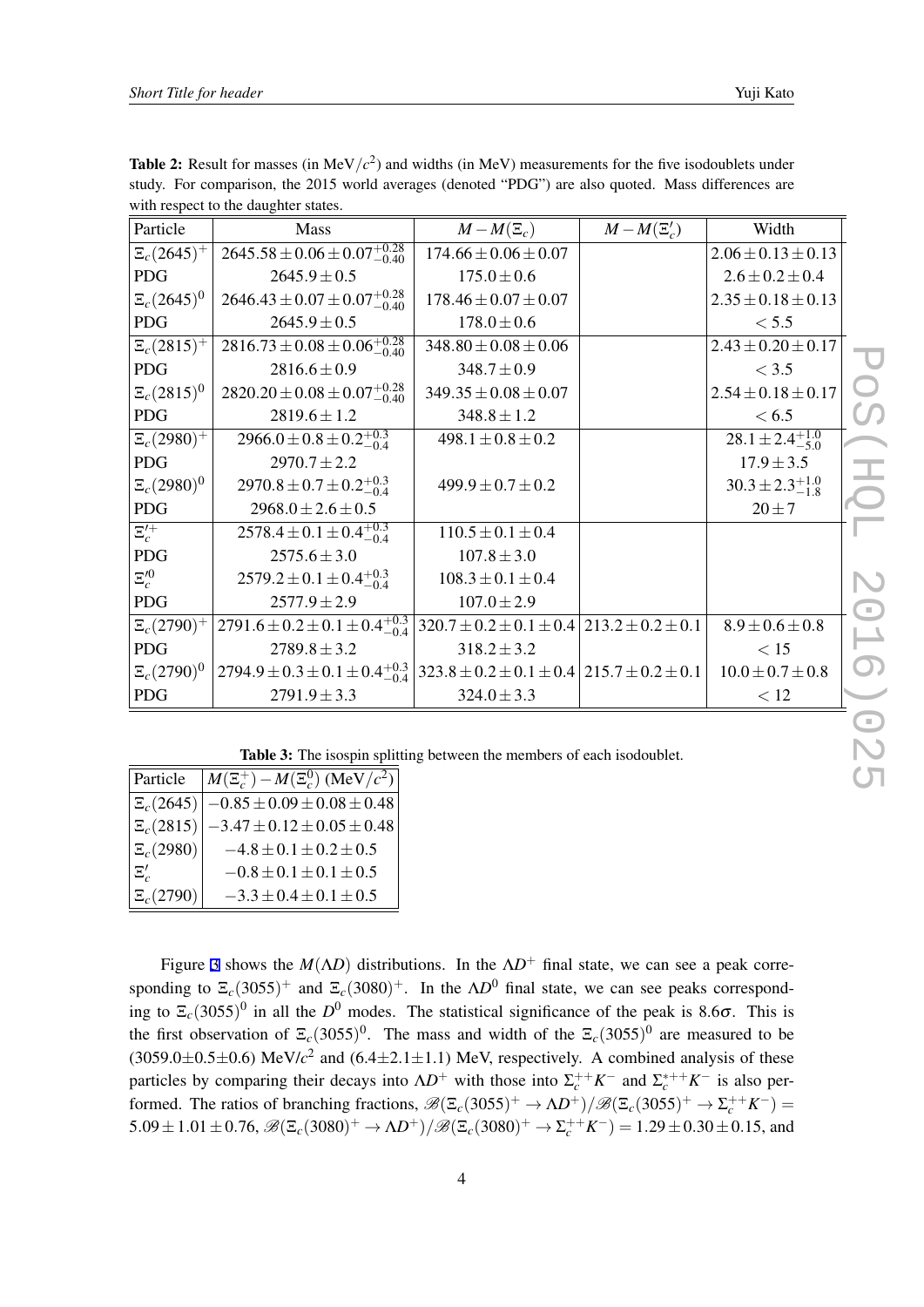

<span id="page-5-0"></span> $\mathscr{B}(\Xi_c(3080)^+ \to \Sigma_c^{*++} K^-)/\mathscr{B}(\Xi_c(3080)^+ \to \Sigma_c^{++} K^-) = 1.07 \pm 0.27 \pm 0.04$ , are obtained. These information are useful to understand the nature of these baryons.

Figure 3: *M*(Λ*D*) distributions. Points with statistical error bars are data. Blue solid lines show the fit results. The red dashed, magenta dotted, and black dashed-dotted lines show the  $\Xi_c(3055)$  signal, the  $\Xi_c(3080)$ signal, and the background components, respectively. (a) *M*(Λ*D* <sup>+</sup>) distribution; *M*(Λ*D* 0 ) distributions for the (b)  $K^-\pi^+$ , (c)  $K^-\pi^+\pi^+\pi^-$ , and (d)  $K^-\pi^+\pi^0 D^0$  decay modes.

### 6. First observation of Doubly Cabibbo-Suppressed decay of a charmed **baryon:** $\Lambda_c^+ \to pK^+\pi^-$

In the baryon sector, there had been no observation of the Doubly Cabbibo-Suppressed (DCS) decay. Belle collaboration reported the first observation of such decay  $\Lambda_c^+ \to pK^+\pi^-$  [\[8\]](#page-7-0). Figure [4](#page-6-0) shows the distribution of  $M(pK^+\pi^+)$ . We can see clear peak corresponding to DCS decay. The significance of the peak after subtracting the contribution from  $\Lambda_c^+ \to \Lambda K^+ \to pK^+\pi^-$  is 9.4σ. The ratio of the branching fraction to Cabibbo-favored decay  $\Lambda_c^+ \to pK^-\pi^+$ :  $\mathscr{B}(\Lambda_c^+ \to \Lambda_c^-)$  $pK^+\pi^-$ )/ $\mathscr{B}(\Lambda_c^+ \to pK^-\pi^+)$ , is  $(2.35 \pm 0.27 \pm 0.21) \times 10^{-3}$ , which is consistent with  $tan(\theta_c)$ , where  $\theta_c$  is the Cabibbo-angle.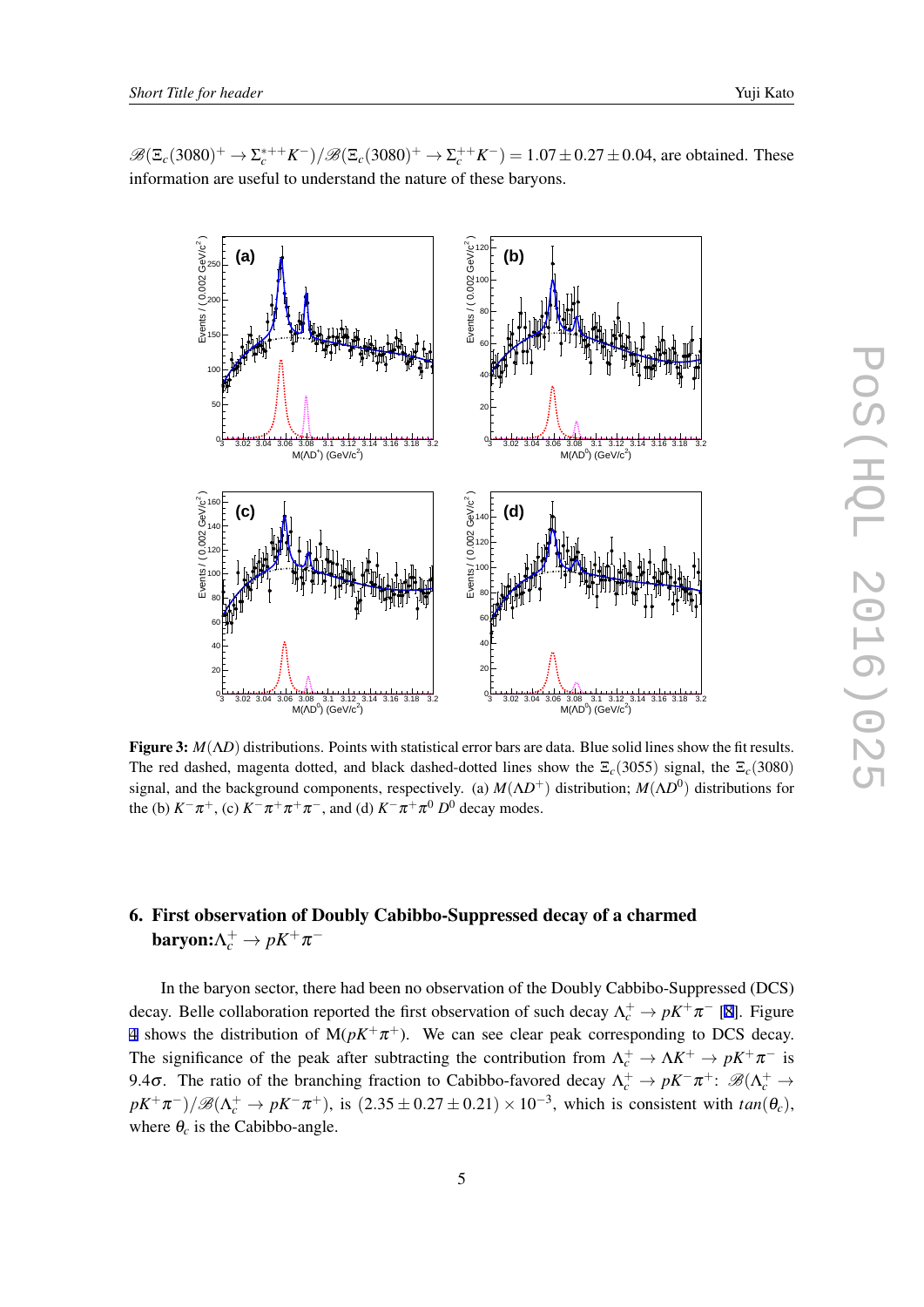<span id="page-6-0"></span>

Figure 4: Distribution of  $M(pK^+\pi^-)$  (top) and residuals of data with respect to the fitted combinatorial background (bottom). The curves indicate the fit result: the full fit model (solid) and the combinatoric background only (dashed).

#### 7. Conclusion

Belle collaboration has been actively publishing the results on charmonium and charmed baryons after the end of data taking in 2010. Study of various production and decay for *XY Z* are presented. Precise mass and width measurements and study of Λ*D* final state for excited Ξ*<sup>c</sup>* baryons are presented. Finally, first observation of DCS decay of a baryon:  $\Lambda_c^+ \to pK^+\pi^-$  is presented.

#### Acknowledgments

This work is supported by a Grant-in-Aid for Scientific Research (S) "Probing New Physics with Tau-Lepton" (No.26220706) and Grant-in-Aid for Scientific Research on Innovative Areas "Elucidation of New Hadrons with a Variety of Flavors".

#### References

- [1] V. Bhardwaj *et al.* [Belle Collaboration], Phys. Rev. D 93, no. 5, 052016 (2016) doi:10.1103/PhysRevD.93.052016 [arXiv:1512.02672 [hep-ex]].
- [2] C. P. Shen *et al.* [Belle Collaboration], Phys. Rev. D 93, no. 11, 112013 (2016) doi:10.1103/PhysRevD.93.112013 [arXiv:1605.00990 [hep-ex]].
- [3] J. Yelton *et al.* [Belle Collaboration], arXiv:1607.07123 [hep-ex].
- [4] R. Chistov *et al.* [Belle Collaboration], Phys. Rev. Lett. 97, 162001 (2006) [hep-ex/0606051].
- [5] B. Aubert *et al.* [BaBar Collaboration], Phys. Rev. D 77, 012002 (2008) [arXiv:0710.5763 [hep-ex]].
- [6] Y. Kato *et al.* [Belle Collaboration], Phys. Rev. D 89, 052003 (2014) [arXiv:1312.1026 [hep-ex]].
- [7] Y. Kato *et al.* [Belle Collaboration], Phys. Rev. D 94, no. 3, 032002 (2016) doi:10.1103/PhysRevD.94.032002 [arXiv:1605.09103 [hep-ex]].